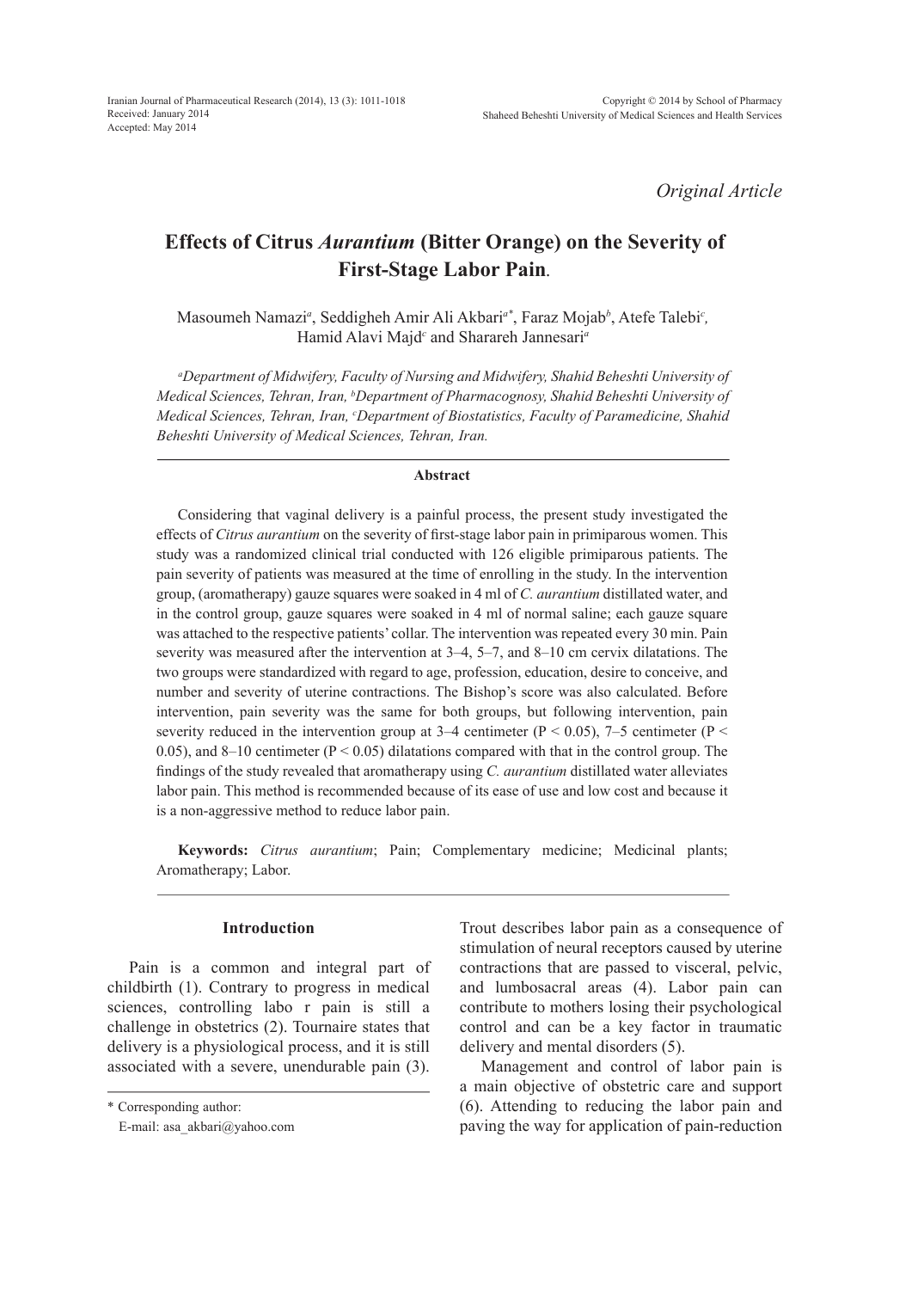methods in hospitals and birth centers throughout the country will enhance mothers' acceptance of natural labor (5, 7). Generally speaking, there are two methods in use for reducing the labor pain: pharmacological and non-pharmacological approaches (8). The pharmacological methods include systemic medication, general anesthesia, inhalational anesthesia, and topical anesthesia, while light therapy, aromatherapy, reflexology, hypnotism, massage, and acupuncture fall under the category of non-pharmacological methods (9). Simkin and Bolding believe that nonpharmacological methods should be preferred over the pharmacological ones for reasons of their lower cost, ease of application, noninvasiveness, the feeling of self-esteem it brings to women, and finally, patients' participation (10).

One of the non-pharmacological methods of pain control is aromatherapy. Aromatherapy encompasses using aromatic herbal extracts and base oils (essential oils) for massage and other treatments (11). Different studies have shown that when used as inhalers, the oil essences create endorphins and reduce pain (12). A comprehensive study carried out in England on 8000 pregnant women during 1990–1998 showed the effects of aromatherapy on reduction of fear, pain, and anxiety associated with delivery. In this study, 61% women used lavender and frankincense to reduce fear and anxiety. Another 71% women identified rose flower extract as having a positive effect on pain reduction (10, 13). In a study by Vakilian *et al.* that investigated the effects of using lavender as an inhaler on labor pain results showed that the pain average for the lavender group was meaningfully lower than that of the control group (12). In a study that used peppermint oil as an inhaler, Ozgoli *et al*. showed it could reduce labor pain and anxiety in the first stage of delivery in primiparous women (14). Yip and Ying Tam's study (2008) showed that *Citrus aurantium* was effective in reduction of moderate and severe knee pain (15). A study conducted between 2000 and 2002 by Mousely in England involved 80 pregnant women and showed that aromatherapy using lavender and frankincense extract had a positive effect on labor pain and anxiety reduction (16). A similar study in 2003 investigated the effects of aromatherapy

on labor pain and showed that using jasmine, lavender and frankincense alleviated labor pain and reduced the need to take painkillers (17).

*Citrus aurantium* oil is commonly used in aromatherapy. Bitter orange (*C. aurantium*) is derived from a small shrub that typically reaches to 3–4 meters in height and grows in the northern and southern areas of Iran. The flowers grow in isolation or in groups, dispersed on the branches. The flowers are scented with thick, juicy petals in yellowish white. On the surface of the leaves there are very small openings called stomata that can easily be seen; these can act as exit pathways for the plant's essential oil (18, 19).

Only 0.2% of the density of *C. aurantium* flower is composed of its essential oil, called neroli oil. There are more than ten components in the *C. aurantium* oil, which are mostly the following monoterpens: limonene, linalool, linalyl acetate, geranyl acetate, geraniol, nerol, neryl acetate (20).

The oil has the effects of being an antidepressive, anti-septic, anti-spasmodic, enhancer of sexual desire, and a mild sedative (2). The limonene found in the *C. aurantium* oil controls cyclooxygenase I and II, prevents prostaglandin activity and reduces pain (21). Although aromatherapy using other herbs has shown effects on the method on labor pain reduction, there is inadequate evidence based on clinical trials that have focused on the effects of *C. aurantium* on labor pain. Recognizing its sedative and painreducing effects the researchers focused on the effects of *C. aurantium* oil on labor pain reduction as an adjunct to midwives' role in reducing labor pain and the increased interest in the use of pain-reduction methods with fewer side effects for mother and the fetus.

#### **Experimental**

 The present study was a randomized clinical trial and open label investigating the effects of *C. aurantium* on labor pain. The study was conducted with the permission of vice president for registrar affairs of Shahid Beheshti Medical University and approval of the University Ethics Committee. Written consent was acquired from the participants and the clinical trial was registered on the website of the Ministry of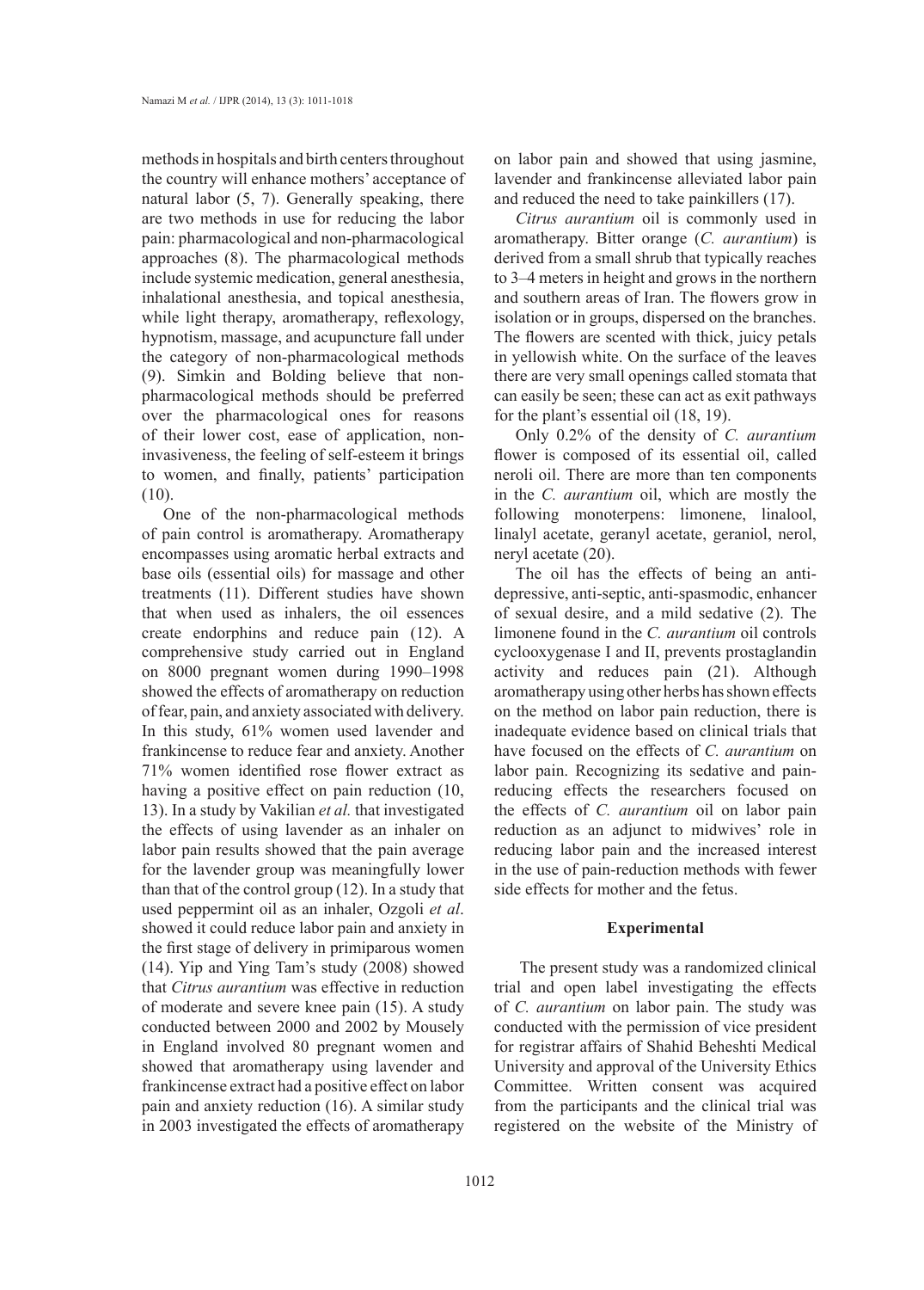Health. The study was registered in the Iranian Center for Clinical Trials under registration No. N6 201301306807 IRCT. After consulting with statistical professor the minimum number of sample size calculated through the below formula:

$$
n = \frac{2(z_{\alpha} + z_{\beta})^2 \sigma^2}{(\mu_1 - \mu_2)^2} = \frac{2 (1.96 + 0.48)^2}{0.5^2}
$$
 by the School of Pha  
Medical University.  
(63,  $\alpha = 0.05$ ,  $\beta = 0.2$   
 $\frac{\mu_1 - \mu_2}{\sigma} = 0.5$ : effect size  
with the interval is the interval.

A total of 126 pregnant women admitted to Valie-asr Hospital in Toyserkan (Hamadan Province, West of Iran) who were eligible to participate in the study were chosen through simple method of randomization. Sampling was carried out between June and September, 2013. The inclusion criteria were: Iranian ethnicity, being primiparous, aged between 18–35 years, full-term pregnancy, singleton pregnancy, cephalic presentation of the fetus, having automatic contractions, examining the dilatations (3–4 cm) at the moment of enrolling in the study, suitable pelvis status, having intact amniotic sac, not having consumed painkillers within 8 hours before enrolling in the study, absence of any identified liver, pancreas or respiratory diseases, not suffering from pregnancy and obstetric symptoms (*e.g.*, preeclampsia, chorioamnionitis, placenta abruption, abnormal fetal heart rate at the moment of enrolling in the study), absence of olfactory disorders or sensitivity to herbal medicine according to the participant.

Participants were excluded from the study if urgent cesarean section was required before completion of the study, unbearable sensitivity to *C. aurantium* experienced, and the presence of signs indicating delivery, such as vaginal bleeding. The researchers chose the eligible participants from patients in the obstetrics ward of Valie-asr Hospital and provided them with necessary information. A written consent was obtained from all participants. The eligible primiparous women were then assigned on random days to either the *C. aurantium* or control groups. Randomization of the days was

Medical Universi Medical University. In the aromatherapy roup, gauze squares were group, gauze squares were soaked in 4 mL *C*. carried out using randomized table of numbers and on each day only aromatherapy or normal saline was used. The *C. aurantium* distillated water used in this study was produced by the Garreban Company, Iran. Each 100 mL of the product contained 8 mg *C. aurantium* oil, the density of which was measured and approved by the School of Pharmacy, Shahid Beheshti *aurantium* distillated water and in the control group gauzes were soaked in 4 mL of normal saline and were attached to the participants' collars, with the intervention repeated every 30 min. The women's pain severity was measured before and after intervention at dilatation stages of 3–4, 5–7, and 8–10 cm. Data analysis was carried out using the demographic and obstetrics questionnaire, observation and exam checklist, and the numerical scale of pain measurement. In order to examine the validity of the demographic and obstetrics questionnaire content validity method was implemented. In this way after reviewing related articles and reference books and according to the objectives of the research the demographic and obstetrics questionnaire perpetrated and approved by 10 members of Midwifery Faculty of Shahid Beheshti Medical University. In order to investigate the stability of the observation and examination checklist, parallel reliability was implemented. The observation and examination checklist completed by researcher and a colleague with experience matched with researcher for 10 Participants and the correlation coefficient was 0.85. The numerical pain scale has consistent correlation with other pain measurement scales (22) and has been used in other studies (14, 23-25). In a controlled randomized clinical trial in admitted patients in the first and second days after Cardiac surgery, the stability of the two pain rulers (*i.e*., visual and numerical) were measured using a 15-minute retest where the stability for the visual scale was between 0.73–0.82 and the numerical 10-digit score was 0.72–0.78 (26). Farrar *et al.* (27) carried out a retest in a 7–14-day interval to evaluate the reliability of the numerical pain scale and determined a correlation coefficient of 0.83. The pain measuring instrument is scaled from 0 to 10 with 0–3 indicating 'mild pain',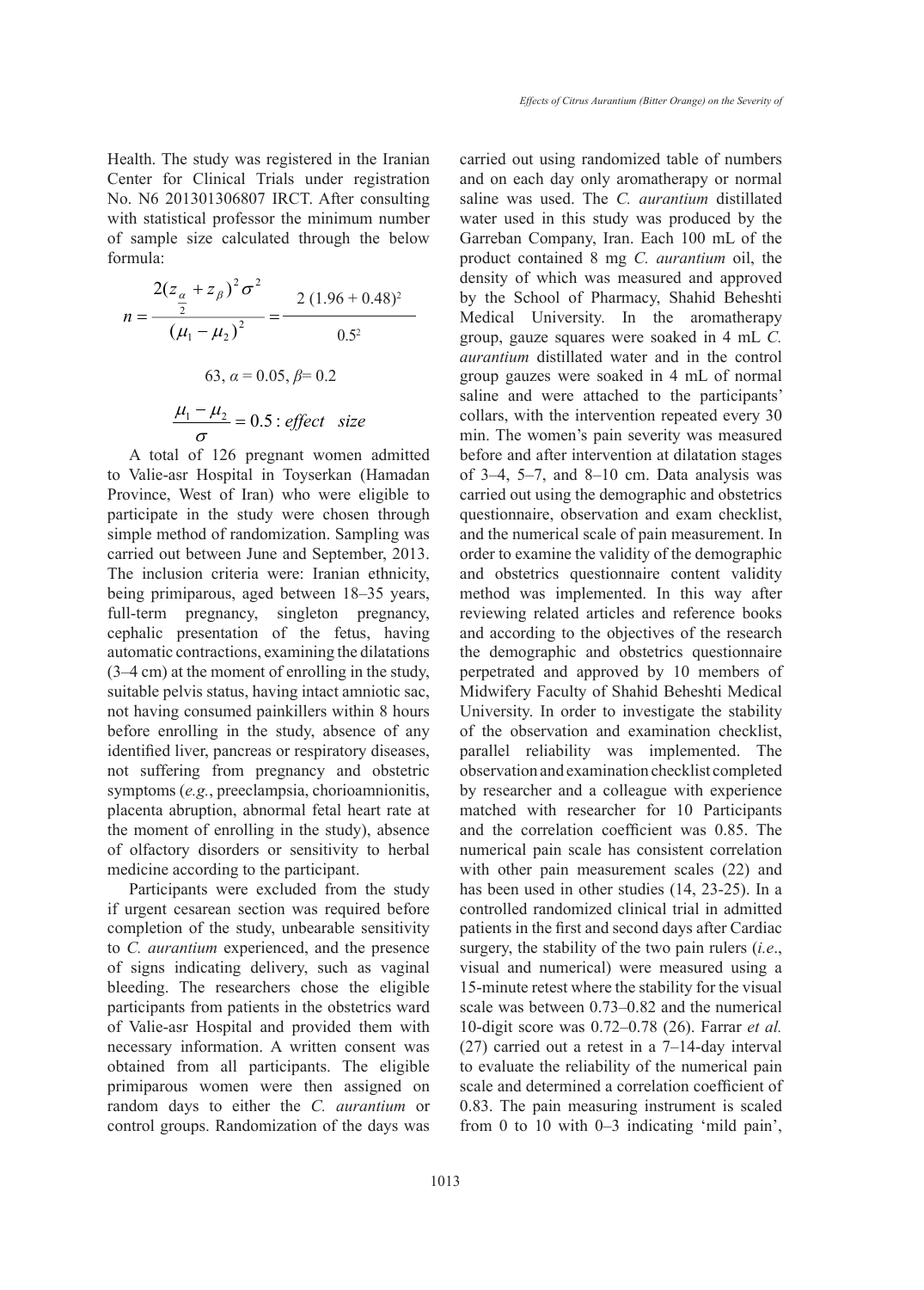

Figure 1. Consort flowchart of study. Figure 1. consort flowchart of study..

4–7 'moderate pain' and 8–10 'severe pain'. The gathered data were analyzed using SPSS v22, independent T test, Chi-squared and Mann-Whitney U test. Parametric tests were performed where the data were normally distributed.

# **Results**

The study was conducted on 126 primiparous women. Table 1 shows the personal, social and obstetrics characteristics of the participants. There was no meaningful difference between groups regarding participants' age, education, profession, pregnancy age, receiving prenatal

care, type of childbirth and the frequency and length of uterus contractions before the intervention  $(P>0.05)$ .

The mean age of women in the aromatherapy group was  $26.43$  years (SD = 3.216) and in the control group it was  $26.60$  years (SD = 3.406). Most of the participants and their husbands in both groups had high school and lower level education and were housekeepers. The mean age of pregnancy in the aromatherapy group was  $38.30$  weeks  $(SD = 0.978)$  and in the control group was38.08weeks  $(SD = 1.067)$ . Most of the participants in both groups had Wanted pregnancy. Most of the participants in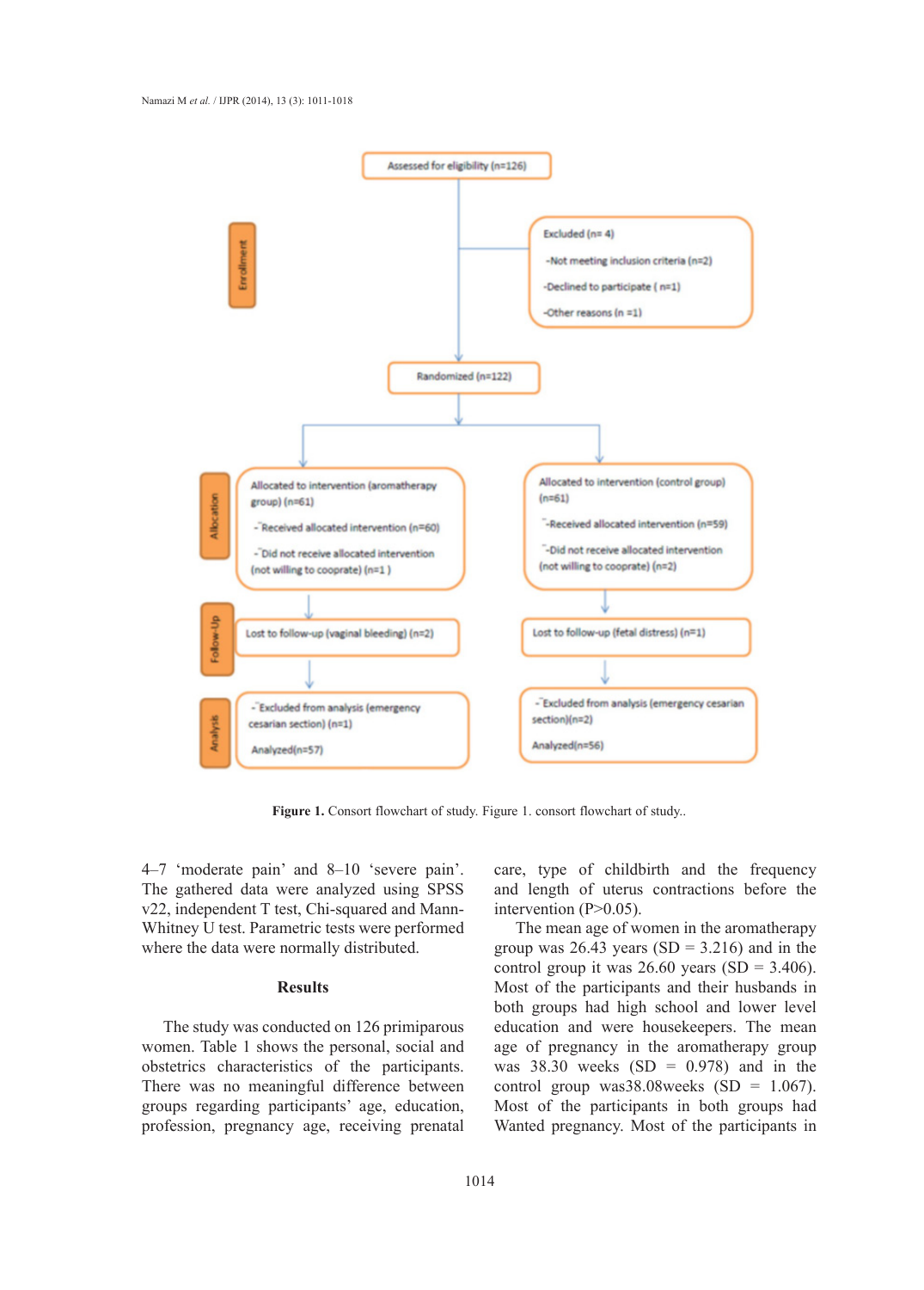| <b>Variable</b>                                                                                 | Aromatherapy group      | Control group           | p-value |
|-------------------------------------------------------------------------------------------------|-------------------------|-------------------------|---------|
| Standard deviation and mean of mothers' age (year)                                              | $26.43 \pm 3.216$       | $26.60 \pm 3.406$       | 0.768   |
| Education<br>high school and lower<br>university degree                                         | 79.4%<br>20.6%          | 82.5%<br>17.5%          | 0.967   |
| Profession<br>Housewife<br>Working                                                              | 79.4%<br>20.6%          | 82.5%<br>17.5%          | 0.650   |
| Husband's Education<br>high school and lower<br>university degree                               | 84.2%<br>15.8%          | 87.3%<br>12.7%          | 0.895   |
| Husband's profession<br>Unemployed<br>Free work<br>emploee                                      | 14.3%<br>69.8%<br>15.9% | 12.7%<br>69.8%<br>17.5% | 0.948   |
| Standard deviation and mean of pregnancy age(week)                                              | 38.30±0.978             | 38.08±1.067             | 0.225   |
| Wanted pregnancy                                                                                | 79.4%                   | 82.5%                   | 0.650   |
| Receiving prenatal care<br>Yes<br>N <sub>0</sub>                                                | 92.5%<br>4.8%           | 96.8%<br>3.2%           | 0.650   |
| Type of childbirth<br>Normal vaginal delivery<br>Cesarian section                               | 98.4%<br>1.6%           | 96.8%<br>3.2%           | 0.561   |
| Standard deviation and mean of<br>contraction length in 3-4 cm dilatation                       | 44.08±0.703             | 43.94±0.759             | 0.275   |
| Standard deviation and mean of contraction length in<br>5-7 cm dilatation                       | 47.40±0.493             | 47.27±0.447             | 0.133   |
| Standard deviation and mean of contraction length in8-<br>10 cm dilatation                      | 49.44±0.501             | 49.43±0.499             | 0.859   |
| Standard deviation and mean of contraction frequency<br>during 10 minutes in 3-4 cm dilatation  | $2.27 \pm 0.447$        | $2.27 \pm 0.447$        | 1.000   |
| Standard deviation and mean of contraction frequency<br>during 10 minutes in 5-7 cm dilatation  | $3.16 \pm 0.368$        | $3.22 \pm 0.419$        | 0.368   |
| Standard deviation and mean of contraction frequency<br>during 10 minutes in 8-10 cm dilatation | $3.81 \pm 0.396$        | $3.73 \pm 0.447$        | 0.294   |

both groups received prenatal care and also had normal vaginal delivery childbirth.

Before intervention, pain severity was the same for both groups, but following intervention, pain severity reduced in the intervention group at  $3-4$  centimeter (P < 0.05), 7–5 centimeter ( $P < 0.05$ ), and 8–10 centimeter  $(P < 0.05)$  dilatations compared with that in the control group (Table 2).

# **Discussion**

In the present study, the difference in

pain scale of the two groups showed that aromatherapy using *C. aurantium* reduces participants' labor pain. O'Flaherty *et al*. (2012) showed that aromatherapy using *C. aurantium* and lavender oils could be used to reduce the pain associated with burns (28). Since there were no other bodies of research focusing on the effects of *C. aurantium* on labor pain, previous studies using orange oil are mentioned here as it has a similar chemical composition (29). Rashidi Fakari *et al*. (2013) investigated the effects of orange oil on pain severity of the first stage of delivery in primiparous women. In this study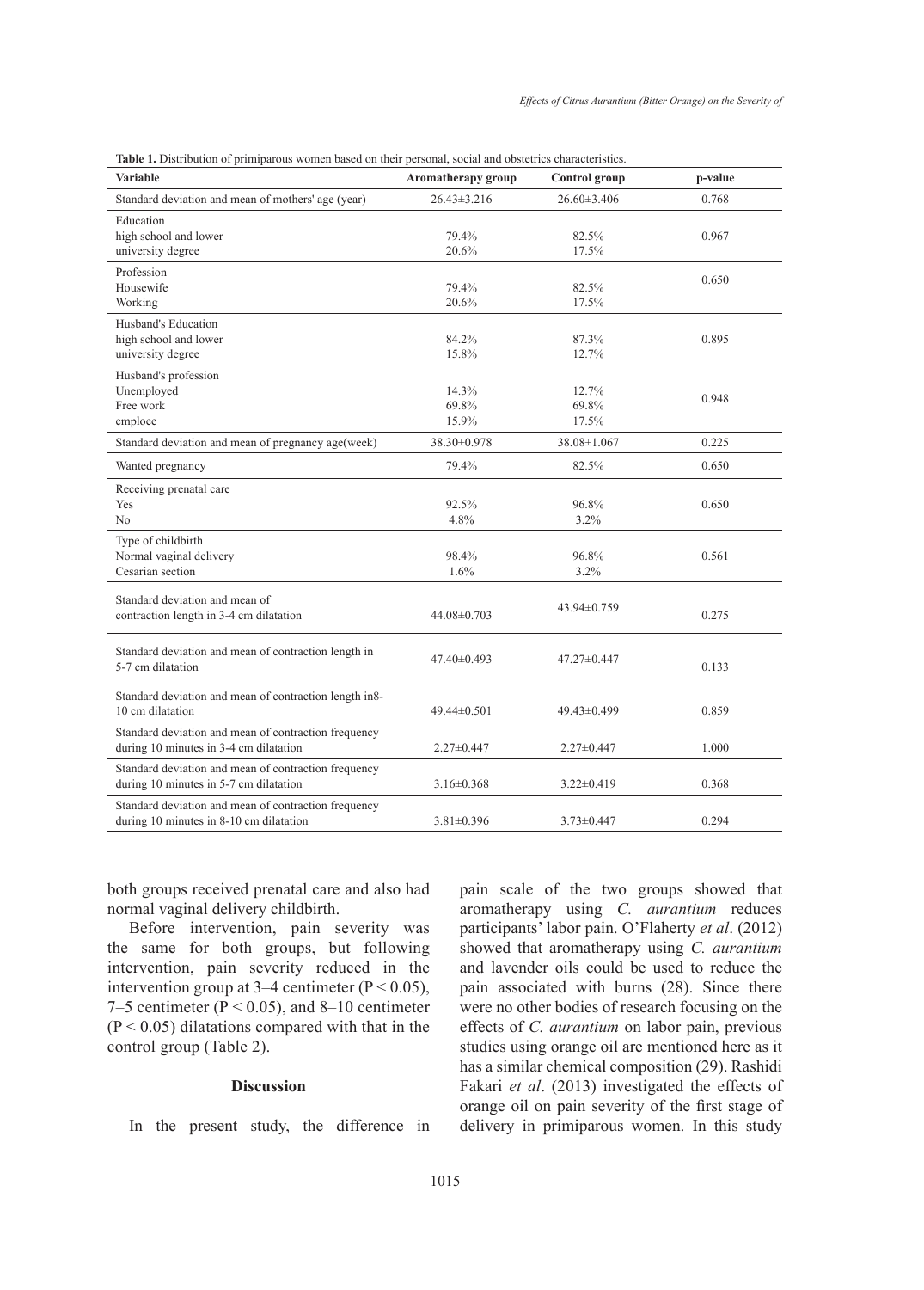| <b>Dilatation stages</b> | The mean and standard deviation<br>of the aromatherapy group | The mean and standard<br>deviation of control group | Result of the independent t-test |
|--------------------------|--------------------------------------------------------------|-----------------------------------------------------|----------------------------------|
| before intervention      | 7.38±0.888                                                   | $7.52\pm0.948$                                      | $p=0.384$                        |
| 3-4 cm dilatation        | $4.97\pm 0.740$                                              | $8.08\pm0.679$                                      | p<0.001                          |
| 5-7 cm dilatation        | $6.65\pm0.481$                                               | $8.67\pm0.568$                                      | p<0.001                          |
| 8-10 cm dilatation       | $7.57\pm0.560$                                               | $9.46\pm 0.534$                                     | p<0.001                          |

**Table 2.** Distribution of average pain score of primparous women in different dilatations according to study groups.

of 150 primiparous women, pain severity was measured before and after aromatherapy. The results showed that aromatherapy using orange oil reduced pain in primiparous women (30). It is worth noting that in this study the pain severity was only measured at 3–4 cm dilatations, while in the present study, aromatherapy was continued until the end of the active phase and its effect on pain severity was measured. In a study in 2008, Yip *et al.* showed that massage and aromatherapy using a combination of orange and *Zingiber officinale* (ginger) was effective in reducing knee pain during the first week of treatment (15). Ozgoli *et al.* (2012) showed that using oral orange oil reduced breast pain caused by premenstrual syndrome (PMS) (31). The results of these studies are in line with the results of the present study. The aforementioned studies show the effects of aromatherapy on uterus-related pain like dysmenorrhea using orange oil, which has a similar chemical composition to those of *C. aurantium*. Because the cause of uterine pain in the present study and these other studies are the same, these results may be regarded as likely candidates to confirm the results of the present study.

Aromatic oil used in aromatherapy reduces pain and instill tranquility by affecting the olfactory system through neurotransmitters in the olfactory glands and the limbic systems and motivating emotions (32–34). Prostaglandins cause pain and inflammation in the human body. These compositions are identified by cyclooxygenase I and II from arachidonic acid (35). Most of the painkiller and anti-inflammatory drugs reduce pain and inflammation by controlling these enzymes (21, 36). It seems that the limonene in *C. aurantium*

oil controls the enzymes in prostaglandins and reduces pain (21). Limonene is one of the main components also found in fennel. The oil in these herbal medicines controls the contractions caused by oxytocin and prostaglandins and exert anti-uterine pain effects. Several studies have shown the positive effects of this herbal medicine in reducing dysmenorrhea (37–39).

The researchers investigated all the participants regarding possible side effects. No serious side effects occurred during the study. The mean of the 1<sup>st</sup> and 5<sup>th</sup> minutes' Apgar scores for infants born in both groups showed no significant difference (P>0.05). Aromatherapy using *C. aurantium* has shown no negative effects on the fetus. In this study, the research units were asked for their views on the degree of satisfaction for aromatherapy using *C. aurantium*. Responses indicated that 88.1% of participants in the aromatherapy group were satisfied with the method applied and 92.1% stated that they would use this method in future deliveries.

Due to the limited number of studies on the effects of *C. aurantium*on labor pain and reports of no side effects, further studies on this strategy are strongly recommended to explore the pain-reduction biochemical mechanism of *C. aurantium*.

### **Conclusion**

The results of the study showed that aromatherapy using *C. aurantium* reduces labor pain. The method is recommended for implementation as an approach to reduce labor pain based on its low cost, ease of application, and non-invasiveness.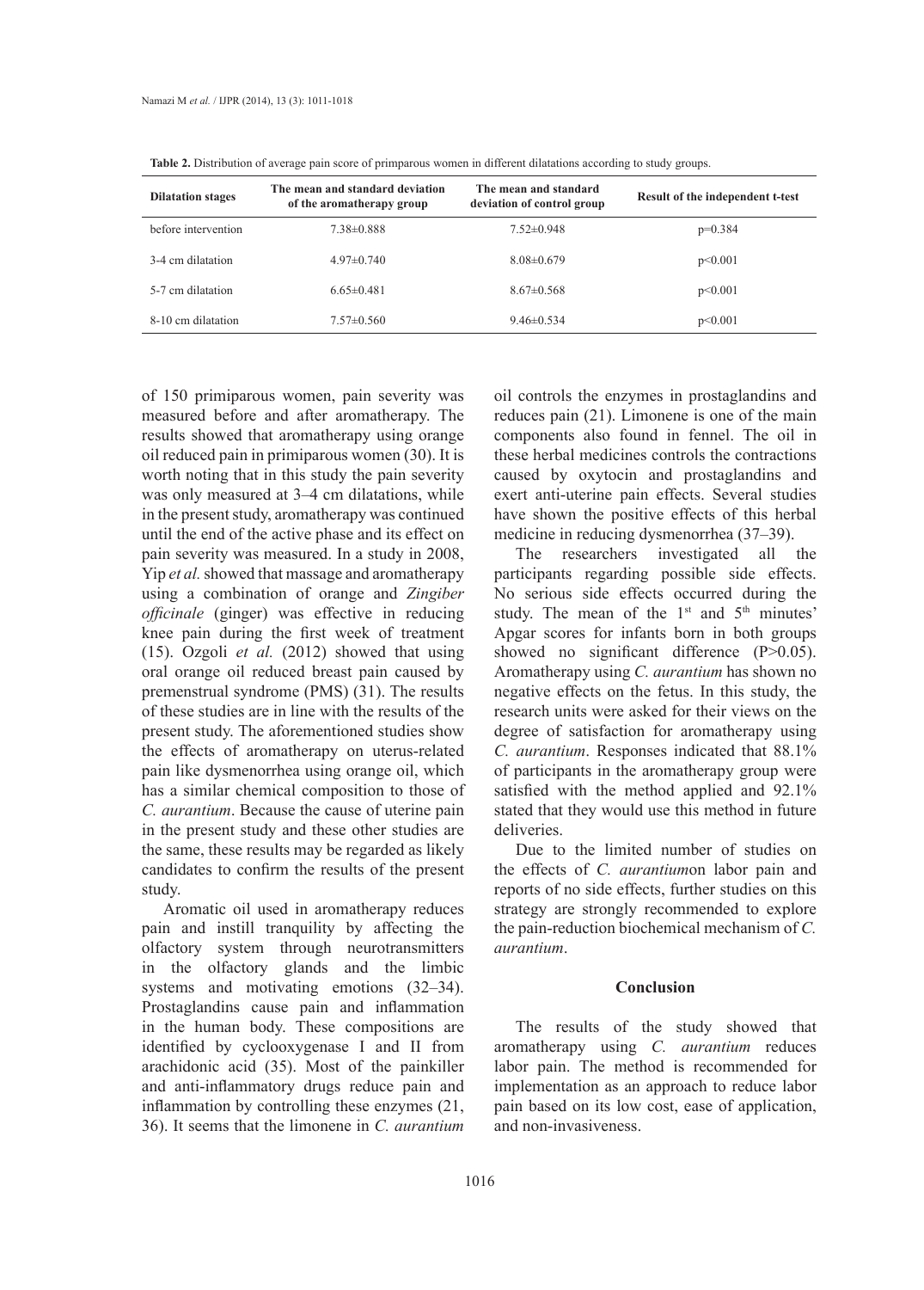#### **References**

- (1) Dolatian M, Hasanpour A, Heshmat R and Alavimajd H. The effect of reflexology on pain intensity of labor. *Zanjan Univ*. *Med. Sci. J*. (2009) 18: 52-61.
- Leite M, Fassin J, Baziloni F, Almeida R, Rita M (2) and Leite R. Behavioral effects of essential oil of *Citrus aurantium* L. inhalation in rats. *Brazil. J. Pharmacognosy* (2008) 18: 661-666.
- (3) Tournaire M and Theau-Yonneau A. Complementary and alternative approaches to pain relief during labor. *Evid. Based Complement. Alternat. Med*. (2007) 4: 409-441.
- $(4)$  Trout K. The nero matrix theory of pain: implications for selected nonpharmacologic methods of pain relief for labor. *J. Midwifery Women›s Health* (2004) 49: 482-488.
- $(5)$  Saghiri M, Satarzadeh N and Nosrat T. A comparative study on the severity of labor pain with or without entonox and it›s eefects on the new-born of the primiparas. *J. Ardabil Univ. Med. Sci*. (2008) 8: 62-67.
- Lang AJ, Sorrell JT, Rodgers CS and Lebeck MM. (6) Anxiety sensitivity as a predictor of labor pain. *Eur. J. Pain* (2006) 10: 263-270.
- Geranmayeh M, Hadian T, Rezaepour A, Akhondzadeh (7) E and Haghani H. Effect of education on midwives› knowledge, attitude and practice about nonpharmacologic labor pain relieving methods. *J. Qazvin Univ. Med. Sci.* (2011) 15: 34-40.
- Ahmadi Z. Evaluation of the effect of continuous (8) midwifery support on pain intensity in labor and delivery. *Rafsanjan Univ. Med. Sci. J*. (2010) 9: 293- 304.
- Ranjbar A. *Education of Convenient, Painless Labor*  (9) *and Post Partum Care*. Saeedloo Publication, Tehran (2002) 12-20.
- $(10)$  Simkin P and Bolding A. Update on nonpharmacologic approaches to relieve labor pain and prevent suffering. *J. Midwifery Women's Health* (2004) 49: 489-504.
- $(11)$  Steflitsch W and Steflitsch M. Clinical aromatherapy. *J. Men›s Health* (2008) 5: 74-85.
- Vakilian K, Karamat A, Mousavi A, Shariati M, Ajami (12) M and Atarha M. The effect of Lavender essence via inhalation method on labor pain. *J. Shahrekord University Med. Sci*. (2011) 14: 34-40.
- (13) Burns E, Zobbi V, Panzeri D, Oskrochi R and Regalia A. Aromatherapy in childbirth: a pilot randomised controlled trial*. Int. J. Obstet. Gynaecol*. (2007) 114: 838-844.
- $(14)$  Ozgoli G, Aryamanesh Z, Mojab F and AlaviMajd H. Study of inhalation of peppermint aroma on the pain and anxiety of the first stage of labor in nulliparous women: a randomized clinical trial. *Qom Univ. Med. Sci. J*. (2013) 7: 21-27.
- $(15)$  Yip YB and Tam ACY. An experimental study on the effectiveness of massage with aromatic ginger and orange essential oil for moderate-to-severe knee pain among the elderly in Hong Kong. *Complement. Ther. Med*. (2008) 16: 131-138.
- $(16)$  Imura M, Misao H and Ushijima H. The psychological effects of aromatherapy-massage in healthy postpartum mothers. *J. Midwifery Women›s Health* (2006) 51: 21-27.
- $(17)$  Audet D, Blanchette L, Bouchard S and Cusson JC. Anxiety disorders in pregnant and postpartum mothers. *J. Midwifery Women›s Health* (2010) 17: 132-140
- (18) Khouri V, Nayebpour M, Rakhshan E and Mirabbasi A. The effect of essense of Citrus aurantium on the electrophysiological properties of isolated perfused rabbit av-node. *J. Gorgan Univ. Med. Sci*. (2006) 8: 1-7.
- $(19)$  Ade MP, Galino L and Costa M. Effects of the essensial oil from *Citrus aurantium* L. in experimental anxiety models in mice. *Life Sci*. (2006) 78: 1720-1725.
- LaGow L. (ed.) *PDR for Herbal Medicines*. 3rd ed., (20) Thomson, Montvale (2004) 88-89.
- (21) Cheraghi J and Valadi A. Effects of anti-nociceptive and anti-inflammatory component of limonene in herbal drugs. *Iran. J. Med. Aromatic Plants* (2010) 26: 415-422.
- (22) McMahon S and Koltzenburg M. Wall and Melzack>s *Textbook of Pain*. 2nd ed. Elsevier publication, London (2006) 465-478.
- $(23)$  Alavi N, Nematie M, Kaviani M and Tabaie M. The effect of lavender aaromatherapy on the pain intensity perception and intarapartum outcomes in primipare. *Armaghan Danesh* (2005) 15: 30-37.
- (24) Emshoff R, Bertram S and Emshoff I. Clinically important difference thresholds of the visual analog scale: A conceptual model for identifying meaningful intraindividual changes for pain intensity. *Pain* (2011) 152: 2277-2282.
- (25) Handrakis JP, Friel K, Hoeffner F, Akinkunle O, Genova V and Isakov E. Key characteristics of low back pain and disability in college-aged adults: a pilot study. *Arch. Phys. Med. Rehabil*. (2012) 12: 132-137
- (26) Good M, Stiller C, Zauszniewski JA, Gene C, Stanton-Hicks M and Grass J. Seneation and distress of pain scales: reliability validity and sensitivity. *J. Nurs Meas*. (2001) 9: 219-238.
- Farrar J, Troxel A, Stott C and Duncombe P. Validity, (27) reliability and clinical importance of change in a 0-10 numeric rating measure of spasticity: a post hoc analysis of a double blind placebo controlled trial. *Clin. Ther*. (2008) 30: 974-985.
- (28) O'Flaherty LA, van Dijk M, Albertyn R, Millar A and Rode H. Aromatherapy massage seems to enhance relaxation in children with burns: An observational pilot study. *Burns* (2012) 12: 145-150.
- (29) Zargari A. *Medical Plants*. 2<sup>nd</sup> ed. Tehran University Publication, Tehran (1986) 13-20.
- Fakari FR, Chehr MT, Fakari FR, Mortazavi H, Kamali (30) H and Tayebi V. The effects of aromatherapy on pain of labor in nulliparous women. *J. North Khorasan Univ. Med. Sci*. (2013) 5: 363-370.
- $(31)$  Ozgoli G, Esmaeili S and Nasiri N. The effect oral of orange peel on the severity of symptoms of premenstrual syndrome, double-blind, placebo-